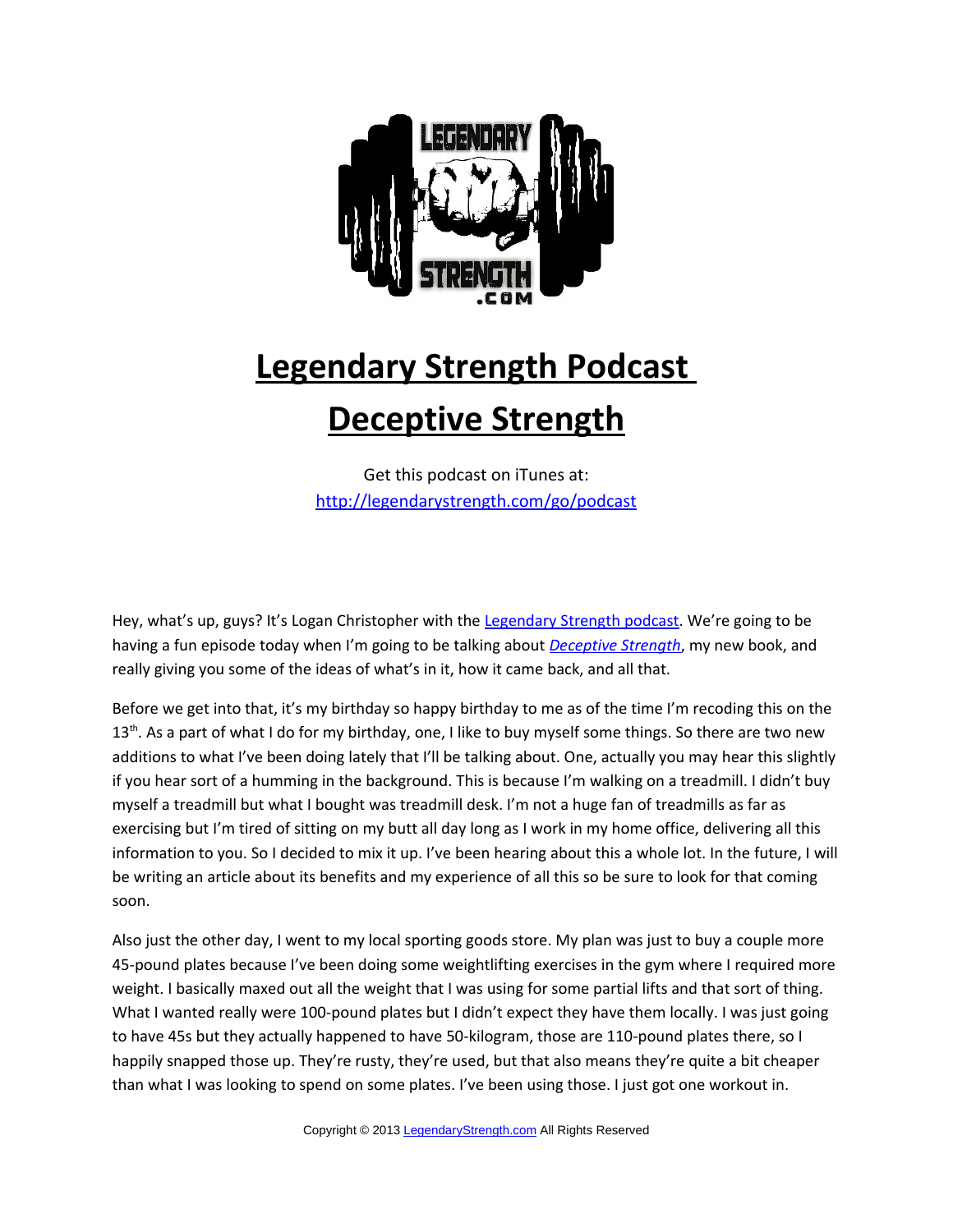It's really cool. When you have a new piece of equipment, if it's something that's completely new, then of course you're going to set PRs because it can be in movements that you've never done before but just sort of the excitement of having these weights, I knew I'll be able to set more of them. I'd maxed out on the rack pole before with the weights I had so I knew I'd be able to go further with it. I went up to 815 pounds, once again maxing out the weights I had. I think I'll actually have a video up of that within a couple of days, when this podcast goes out, showing you that it's really cool. Now that I'm at 815, even though I'm not going to buy more plates, I figure I can actually hang some kettlebells from that. I want to break 1,000 pounds in this lift.

Part of it was just having the newness of being able to do that but even after this, after I've maxed out on a rack pole, I went and did the [Jefferson deadlift.](http://legendarystrength.com/jefferson-lift/) Although I didn't require these new weight plates, I had them on the bar and I was able to hit 465 pounds, which is an all-time PR in that variation of deadlift, which is really cool. So I'm working back up to my previous best of 505 and then once I hit that, I'll just be moving beyond it.

Once again, in case you aren't aware of all my goals, I want to get up to 605 sometime this year. That's a pretty significant amount of gain, over 100 pounds over a previous best. I'm still building up to that but getting closer and closer. Well, we'll see just how close I get or if I can accomplish it in that time. I believe I can because deadlifts are something I love doing, I really enjoy doing. I've got a lot of variations. Using biofeedback, I'm able to go really far with those.

So that's kind of the new stuff. Along with that, on my birthday, I decided to launch my new book. I want to give you a little bit of a back story on this. The name of the book is *Deceptive Strength: Becoming Strong while Staying Small*. The idea of *Deceptive Strength*, I forgot exactly when that came about. I could be wrong but it may have been when we did the workshop with **Dennis Rogers** a couple of years back, maybe a year and a half back.

Anyway the idea of *[Deceptive Strength](http://legendarystrength.com/deceptive-strength/)*—I believe I had it before that time now that I think about it was that I don't look personally like I'm as strong as I happen to be. The reason for this is that the public is ignorant of what true strength really is. When I first started training, the only thing I was exposed to was bodybuilding. That's how most people think about strength. That's all there is out there. Nowadays there's a little bit more. [CrossFit](http://www.crossfit.com/) is definitely huge and that is helping to spread more effective training. Yes, there are problems with CrossFit but there's an idea beyond you need to get bloated muscles and get strong. That idea is still very pervasive out there, that big muscles mean you're strong and that if you don't have big muscles then you can't be strong.

This is a fallacy. Muscular size is correlated with strength but it is not causative. It's not exactly equal. Just because you have big muscles doesn't mean you're that strong. We've all heard of plenty of bodybuilders that do nothing but pumping exercises that can grow up their muscular tissue but won't necessarily be very strong. Now there are definitely some very strong bodybuilders out there. I don't want to completely say that bodybuilding is worthless. It's not at all. But the idea that strength and muscle are one and the same is not true. There are several different ways that you can be much stronger than what your muscles look like they can do. That's only one facet of strength.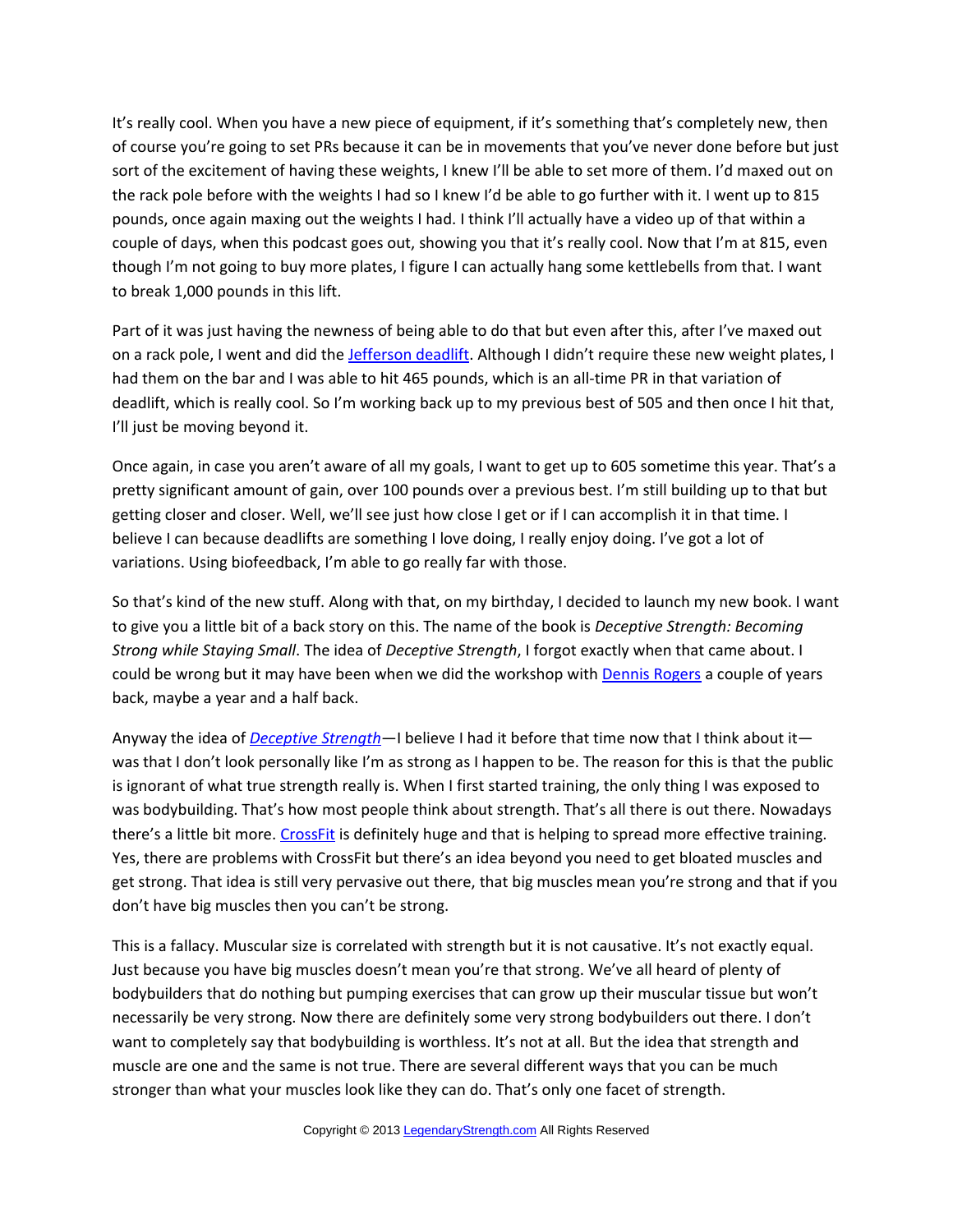Just because the size of a muscle means there's more, stronger, or bigger contractile proteins that allow you to contract harder against whatever resistance you're working on, the truth is there's so much more going on. You need the nervous system to be sending those signals that get those muscle fibers to contract. If you just strengthen your nervous system, strengthen that neural wiring from the brain through your nervous systems to your muscles, you're going to be stronger because you're able to do that.

Even with the same amount of muscle fibers if you can actually just contract more of them, because the truth is not all of your muscle fibers contract at any one time, if they did they'd be so strong. People that have been struck by lightning have in fact had their bones broken because their muscles contracted with such force because of that electricity that is part of what our nervous system runs off of. That lightning strike would cause their muscles to contract so hard that their bones would snap.

We've all heard stories of little old ladies lifting cars off of family members in order to help them survive. There are probably some mythological proportions to these stories but there's a bunch of them and people in those sorts of situations have much more strength than they normally would have. It's because all the inhibitions have come off. The nervous system actually allows the body to fire much more of the strength that it has.

This is one of the reasons I've gotten so far into the mental and energetic training. If we have all this strength available, it's not just a matter growing strength or just growing our muscles so we can be stronger but unlocking what is really already there so that we're better able to use it.

Now of course this must be done in a safe manner. You can learn how to shut down those sort of inhibitions your mind and your body has on itself in order to get stronger but there can be a cost to doing that. What many people don't know is that when people do these Herculean [feats of strength](http://featsofstrength.net/) after not training in a life or death situation, a lot of times they end up injured afterwards because things break down. It's because our body is trying to protect us by not allowing us to exert all of our strength at once.

Anyways back to the whole idea of deceptive strength. In performing in different strongman shows and just showing off even on the internet, I don't look that strong. I would always hear that statement, *"You don't look that strong." "You don't look like you should be able to do the things that you do,"* like [bending horseshoes,](http://www.legendarystrength.com/feats-of-strength/bending-metal/bending-horseshoes/) [ripping phone books,](http://www.legendarystrength.com/feats-of-strength/phonebook-tearing/) [lifting different sorts of weights,](http://www.legendarystrength.com/feats-of-strength/weightlifting/) [bodyweight exercises.](http://legendarystrength.com/articles/bodyweight-training/)

Bodyweight's a little bit different because that's sort of the realm of the circus performers or gymnasts who are often really small. But the whole weightlifting, especially the grip strength, that is the flawed perception people have out there, that you need big muscles in order to do this. As I've already said, muscular strength is such a small part of everything that is going on. The nervous system, as we've already said, is a huge part of it. Just your mind's power, which is going to be driving the nervous system that drives the muscular power as well is such a huge part of it. We've also got tendon, ligament, and bone strength, which are huge parts, especially for the grip feats. You don't have a lot of muscle in your hands and forearms. True, there's some there and it does play a part but really more of the strength comes from the tendons and the ligaments in being able to perform these feats of strength.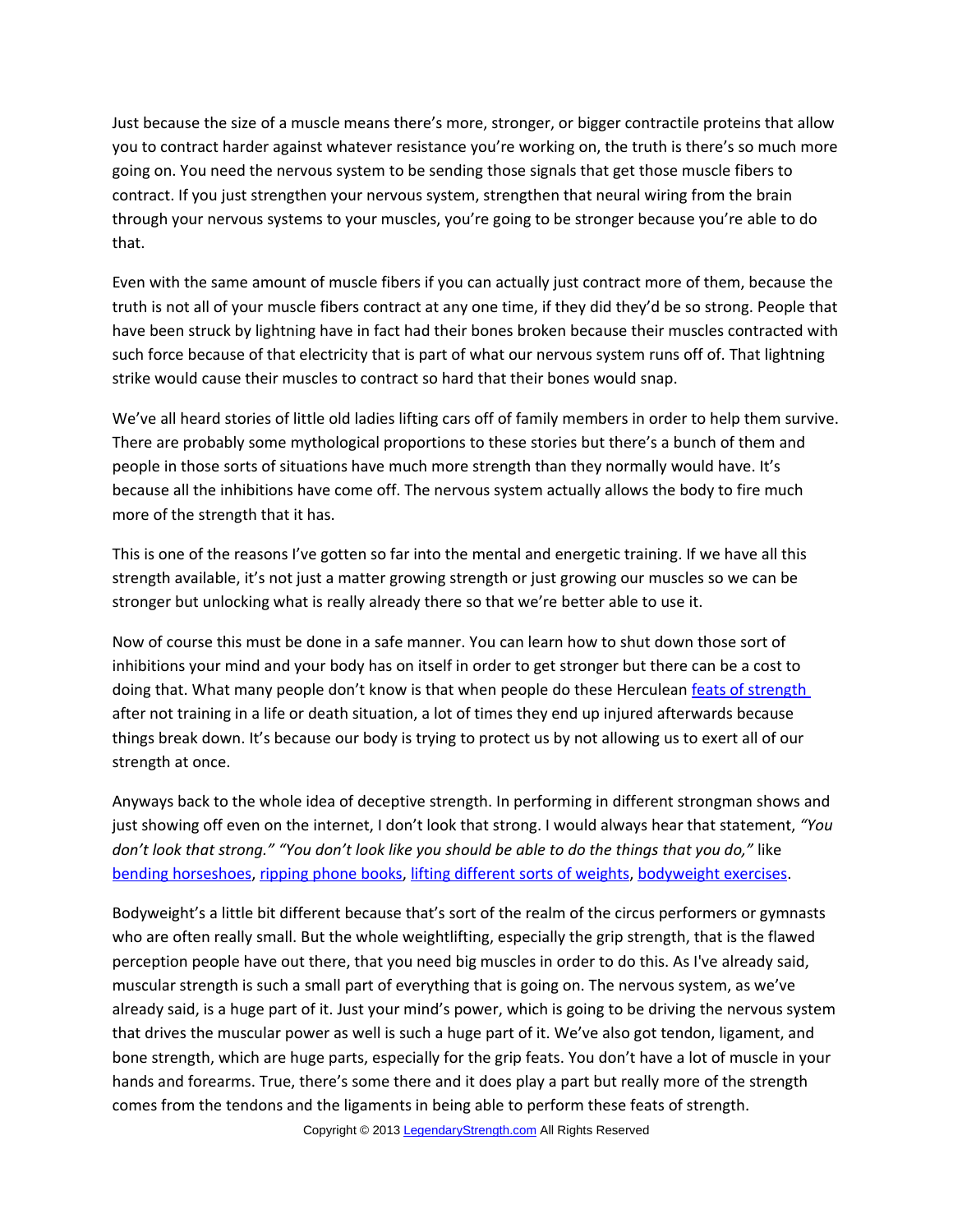So when someone says, *"You don't look that strong,"* what are they saying? How does someone look strong? It's because they have big muscles. That's really the only way you can look strong, or I guess if you're just big in general, which just like a huge fact I didn't necessarily look strong but just bigger people in general look stronger because they are going to have some more muscle mass than other people. A huge stocky fellow has much mass there even if they're not cut up like a bodybuilder. You just need to be big in order to look strong.

That's why I really like the cover for *Deceptive Strength.* If you haven't seen that, just head over to my website *[LegendaryStrength.com](http://LegendaryStrength.com/)* and look around. You'll find the book there. I have an art guy that does my covers and other stuff along those lines. He always surprises me with the ideas that he has so I usually say, *"Hey, I need a cover for this. Come up with something."* Most of the time, it's really awesome and I'm quite happy with it. This one I decided to use a picture of a 505 deadlift, my record deadlift, holding that in the front and what he did was take that and I'm not very big. I'm 6'2", 185. That's one thing on the internet. You really can't tell height, size, weight, all that from videos. A lot of times, people are surprised when they meet me or I meet other people and they just don't look like they do in the videos because it all depends on how it comes across.

Anyway with this picture, you've got the 505 deadlift and there's basically a shadow of a bodybuilder behind, a huge, muscular person right behind. That's sort of the idea. You have all this strength but the appearance of strength isn't necessarily there. That's not to say that I look like I'm weak. My genetic build is certainly to be along the smaller lines and we'll talk a little bit about genetics but I don't look like a weak person. If I never got into this whole strength training and fitness thing, I would likely probably weigh around 150 pounds. I would be extremely skinny. So yes, I put on muscle mass by doing it but part of it comes from my genetics. I'm not going to deny that but a lot of it has to do with how I train and that's what I lay out in this book. I give 25 key concepts that I'll help you along these lines with.

Now it's kind of a funny thing to write a book about this because there are not that many people interested. Most people who get into training do it for two reasons. One is to lose weight. That's by far the biggest but that's not what I specialize in though I certainly give some ideas here and there. It's really fairly simple. It can be complex in certain ways but if you do the right things, losing weight is not too hard.

Other people want to put on muscular size. Really the whole strength component isn't done as much but for me, that's the most fun and a certain number of other people out there who also enjoy it as well. For certain people, this can be a big component in some sports where they have weight classes where of course you want to be as strong as possible. That can help you in your sport like wrestling, different martial arts. In even other sports as well where there may be some weight classes, you want to stay at a certain weight class so you can be adding muscle size. Getting much stronger is certainly going to help with that so that can be a big part of it.

For me, it's more really just a matter of not wanting to look that big. It's really not just my goal at all. At some point some time, depending on goals like right now I'm working towards a 605-point deadlift, adding muscle mass would certainly make that easier to do but I'm not going to go up to 250 pounds in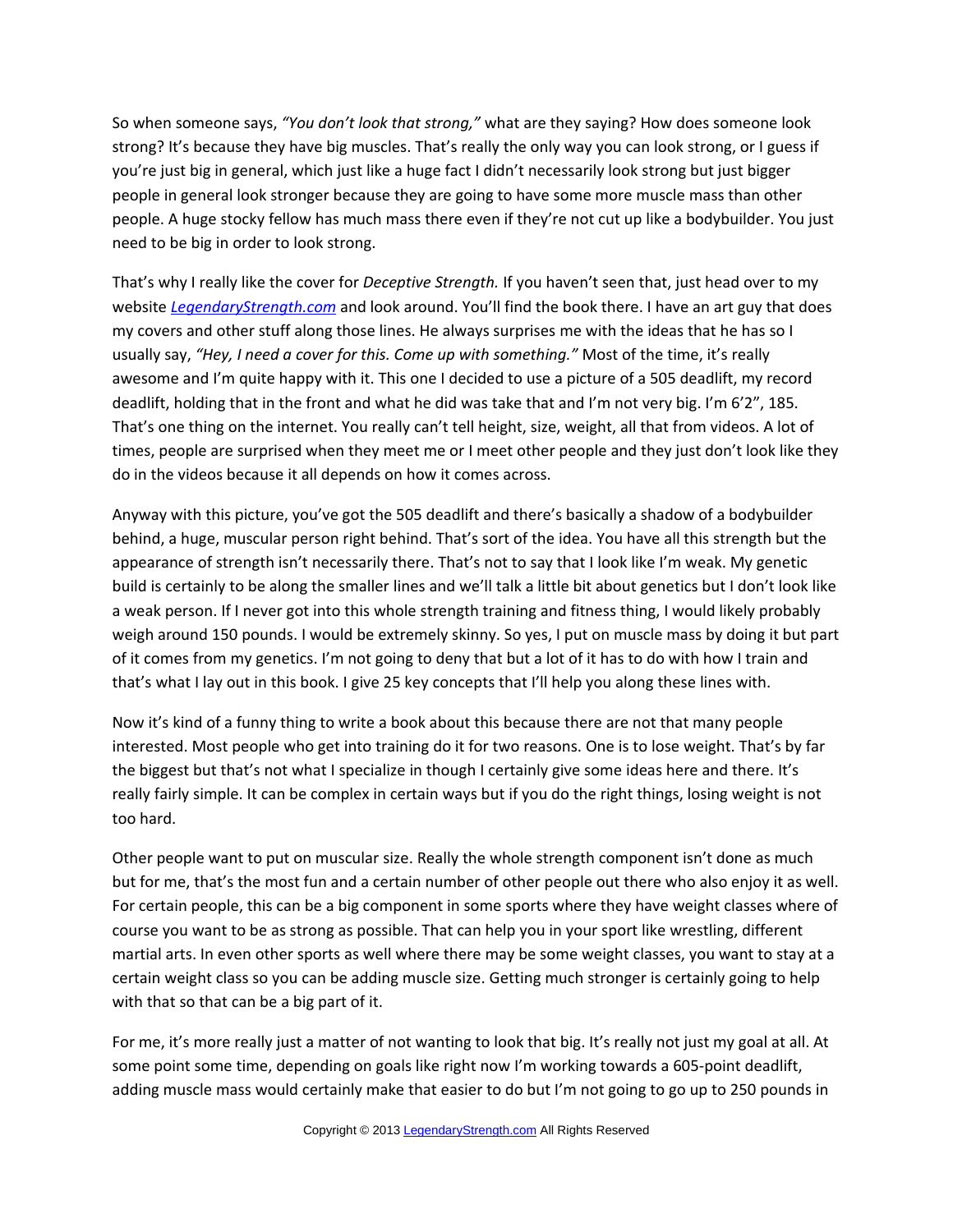order to be able to do it. I might approach closer to 200 while I'm doing this but really I could stay about my same size and just build up my strength to do it. Certainly adding muscle can help but it really depends on your goals. This book is all about people who aren't concerned with that or really don't want to add muscle mass.

What are the steps you need to do in order to do it? I want to talk about one of the key concepts in here. This is key concept number 2. In your training, focus on performance, not on the scale or muscle measurements. This is something we've been talking about here. That is my number one focus when I'm training. What can I do? How much weight can I lift? How many reps can I do it for? What body weight exercises can I do? What feats of strength can I do? These are all performance-based goals.

The funny thing is back when I was in high school and I got started with strength training—you can't really call it that when I did bodybuilding because I didn't know anything else was out there. That's all I was exposed to so I was literally doing routines out of bodybuilding magazines. I did play football, too, and we did some sort of powerlifting but our strength coaches weren't the best in the world. I did have some, I guess, some other exposure but my goal during that time because I was so scrawny—I weighed less than 100 pounds when I entered high school—was to look a little better because it's funny, if I look back on some pictures of me there, wow, I really was very skinny back then. The term *"bean pole"* would apply to me.

Back then, I wasn't really into the whole strength thing. I was just training in order to look better. You know what? It didn't really work. I was doing all this stuff and granted my training was not the most effective training out there, I wasn't getting that sort of result I wanted. Fast-forward a little bit and I get into doing bodyweight exercises. With this, I was actually aiming towards performance-based goals, being able 100 reps of a Hindu push-up, for instance.

I remember one of my first big goals was to be able to work up to a [handstand push-up,](http://legendarystrength.com/ultimate-guide-to-handstand-pushups/) just touching my head to the ground and pushing back up. I couldn't even come close to doing this. If I unlocked my arms I would come tumbling down. That's how weak I was when I started out. So I had these performance-based goals and when I had these performance-based goals, the body took care of itself. I added weight without even focusing on that. I really don't remember when I was at what weight but I've been around 180 or 185 for the past few years, just floating up and down, around that level because once again, my training is focused on performance. The scales take care of themselves. The muscle mass takes care of itself. If I wanted to add more, I would change my training in order to reflect that.

That's what I do in this book here. I talk about what it takes in order to gain muscles mass and we're going to do the opposite. So we're reverse engineering what it takes to become bigger in order to not become bigger and there are certain factors in how you play with your training in order to achieve one goal over another.

Let's move on to another key concept in there and this one has to do with genetics, which I do discuss in the book. This is number 4: What you do is far more important than what you were born with. If you have a goal to become the best bodybuilder in the world, a world champion at that, with something like that genetics are going to play a big role. Let's face it. With such an elite level of competition where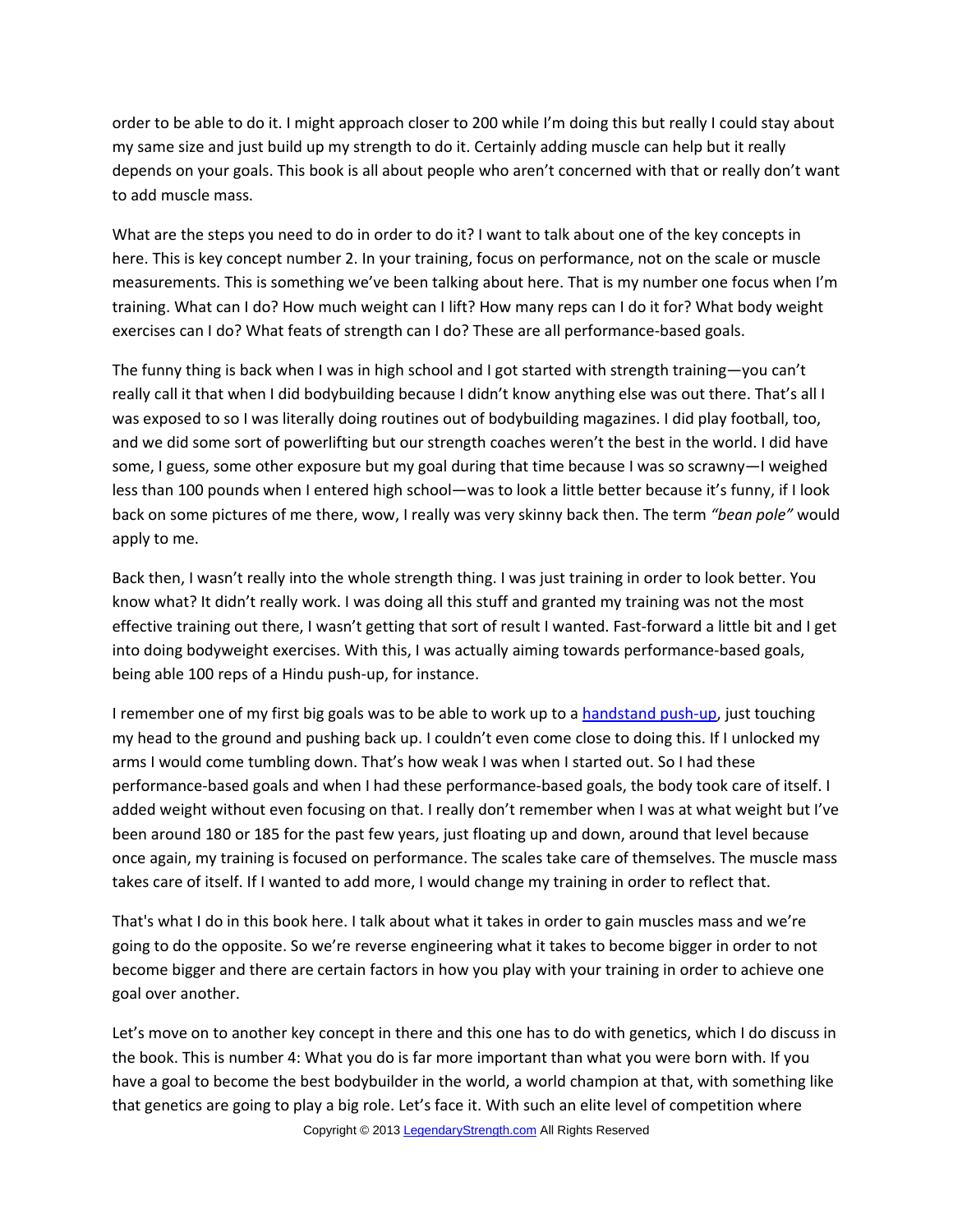there are so many focused on it, you have to be born with certain qualities in order to be able to compete there. Not everyone's muscles are going to look great despite how big they are. That's going to be a very important component of that competition. In that regard, what you're born with is very important. Can you, no matter what your body type is or anything, work really hard and become a great bodybuilder at some level of competition? Absolutely, but to be the best at something like this, it may not work so well.

What I mean with this statement, *"What you do is far more important than what you are born with,"* is you can't control what you were born with so why focus on that at all. There's this whole fallacy of genetic determinism where people say, *"Oh, it's not use."* This goes along with health issues as well. *"Oh, my whole family has cancer so I'm going to have it as well."* Okay, you may have a genetic predisposition to cancer but what you can with your life is so much more. There are so many factors that you can do with nutrition, lifestyle, and everything that can impact your health on that level and make it so you don't get cancer. There are so many things you can do.

Yes, genetics do play a role but because we can't control it, why even focus on that aspect? Instead, focus on every single thing that is within your control. That's what this is about. So yes, I was born skinny so staying at a small size despite getting much, much stronger and continuing to increase in my strength, it's not a genetic disposition for me to be able to add muscle mass easily. So everything I'm doing here falls in line with my genetic capabilities. But if you were someone that does add muscle mass easily and you don't want to, by following these same things that I outlined in the book, these different rules, you're going to be able to get results along those same lines.

I believe that genetics is one factor but part of the reason I don't add weight is because of all the training that I do and how I do it. If I wanted to add size, I would have to change up my training in some regards in order to be able to do that. That would be going against my genetics because I'm genetically predisposed to staying small but it can be done. So if you're genetically predisposed to being big, by following these same steps you can keep your size down. It really can be that simple.

So because we don't control what we're born with, don't focus on that at all. Focus on what you can control. Even if this isn't true, even if you are still going to get cancer or you can't possibly lose the weight because you're born into a big family, by having this belief that there is something within your control that you can do about it, you're going to be able to get greater results. Just believing it, you're going to actually then take action rather than giving up before you've even started.

Moving on, number 10 is something we've already discussed a little bit. Increase your neural wiring and mind power to become stronger. As already stated, muscle size is a factor in strength but it's not even the most important factor. There are several other factors. Here are a couple of them: the neural wiring and the mind power. It may be hard to see the exact distinction in this.

 One way you could look at this is, for instance, in the skill of a movement. Every exercise takes skill, some of them more than another. For instance in a bench press there's a good amount of skill involved in that. A lot of people don't think so. It's just like brute strength but if you look at the technique of someone who competes in that versus your average gym goer, you'll see very different techniques. Part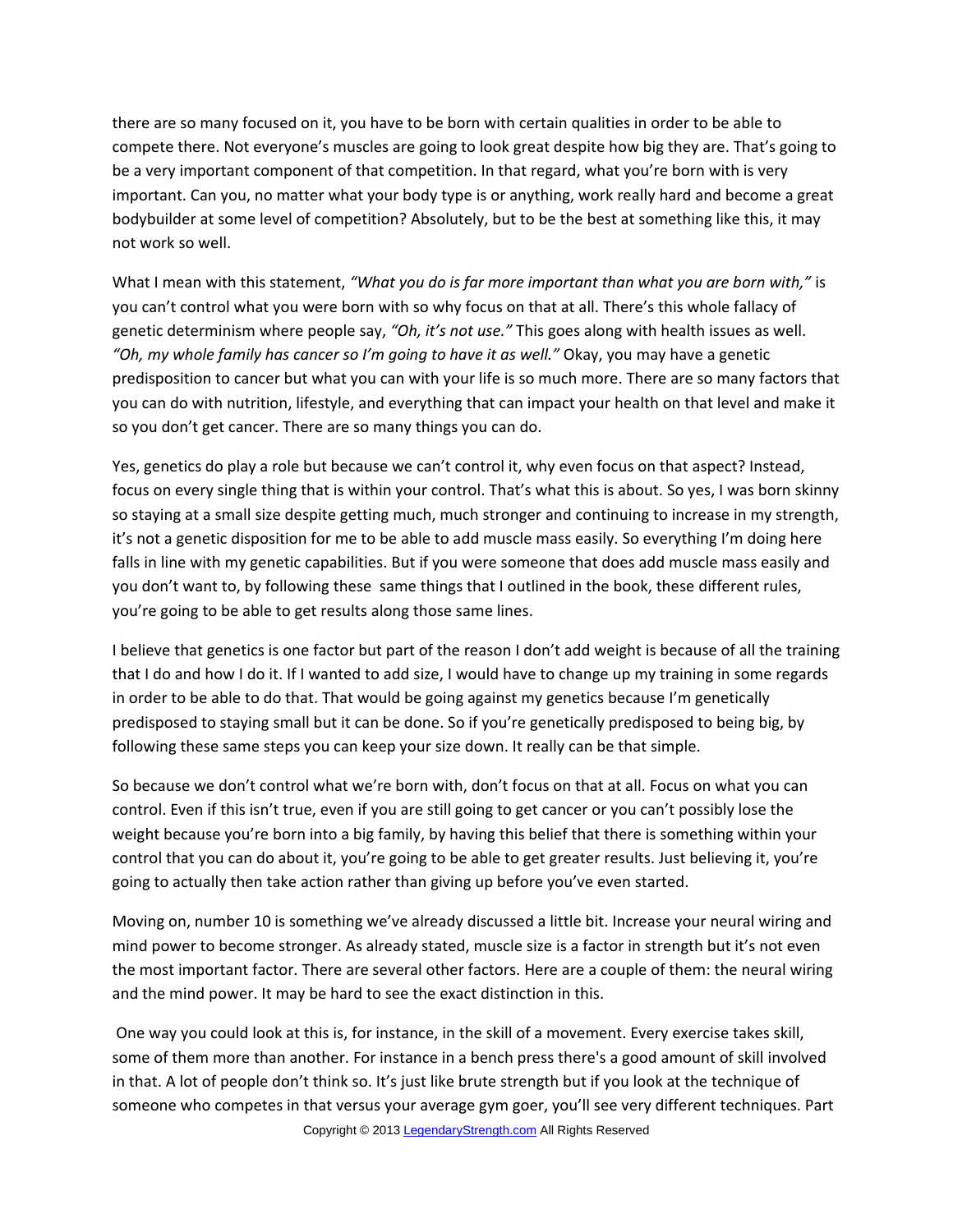of that is just learning what the right technique is but there is skill in how you apply your power in that movement. If you take something like a handstand push-up, a freestanding one, there is a lot more skill in that movement. It's less strength-focused and more skill-focused.

A great book to read on this is *[The Talent Code](http://amzn.to/10IDUPl)* by Daniel Coyle. He talks about the myelin being built up. Myelin is a protein that basically encapsulates the nerve fibers when you practice a skill and it makes them become better conductors for the nerve message. This is the same sort of thing that happens with musicians being able to play at levels so far beyond the average person's. They are encoding within their nervous system the ability to be able to do it better and better and the body is laying down myelin in order to be able to do that. The same thing happens with strength. The more you practice the exercise, assuming that you're practicing in such a way where your skill is growing, the better you're going to be able to fire that neural firing in order to be able to get that. That's sort of the whole neural wiring aspect of this.

The mind power and the mind is so huge. Just some of the techniques I've come up with based on my studies of neurolinguistic programming where we actually have got a great interview coming up next week with [Garin Bader](http://www.coreforceenergy.com/blog/) talking about the concepts of the Core Force Energy and how just accessing different sounds, different mental images, and all that allows you to access more of your body's power, more of the mind power, all tied in there. I've seen people literally double their strength or be able to go from something they couldn't do, that was impossible for them in the moment, to being able to do it and actually usually quite easily and sometimes just able to do it but struggling to be able to do it. All it takes is actually some sort of mental shift to get there.

How does this work? This is because once again, we have all this strength. It's just a matter of activating it within our body. By changing how we think, often times that's all that is needed to instantly become stronger. Now is some sort of progressive training needed? Absolutely. That's a lot of fun. It can also be a place for you to experiment and practice with these different mental or energetic training drills. This is a huge part. If you want to get stronger, you don't need more muscle. That's low on the list of importance but learn how to use your mind and learn how to use our body, everything behind it, practice the skills of the movement and you can get much stronger very, very easily. This is huge.

If you want to get stronger, you're going to learn some cool stuff in this book. Even if you don't want to stay at a smaller size or you're looking to gain mass, just because we reverse engineer you can do opposite of some of these things and you can gain it. There's some really cool stuff in this book. It's probably actually one of my biggest books yet. It just kept growing in size because there was more I had to add to it like a whole bunch of exercises. I cover bodyweight exercises, kettlebells, barbells, grip training, stuff like partials and supports which are huge, important things for becoming really strong. It depends o how you use them. Supports aren't really going to add size but partials can do that, depending on how you use them. You've got to look at some of the other factors.

Just some other key concepts, every workout is full body. You've really got to read the sections that have to do with all these to get all of it. In general, lift fast with most of what you do. That's rule number 18. There's a whole bunch in here. Right now it is Tuesday as of releasing this podcast. Through this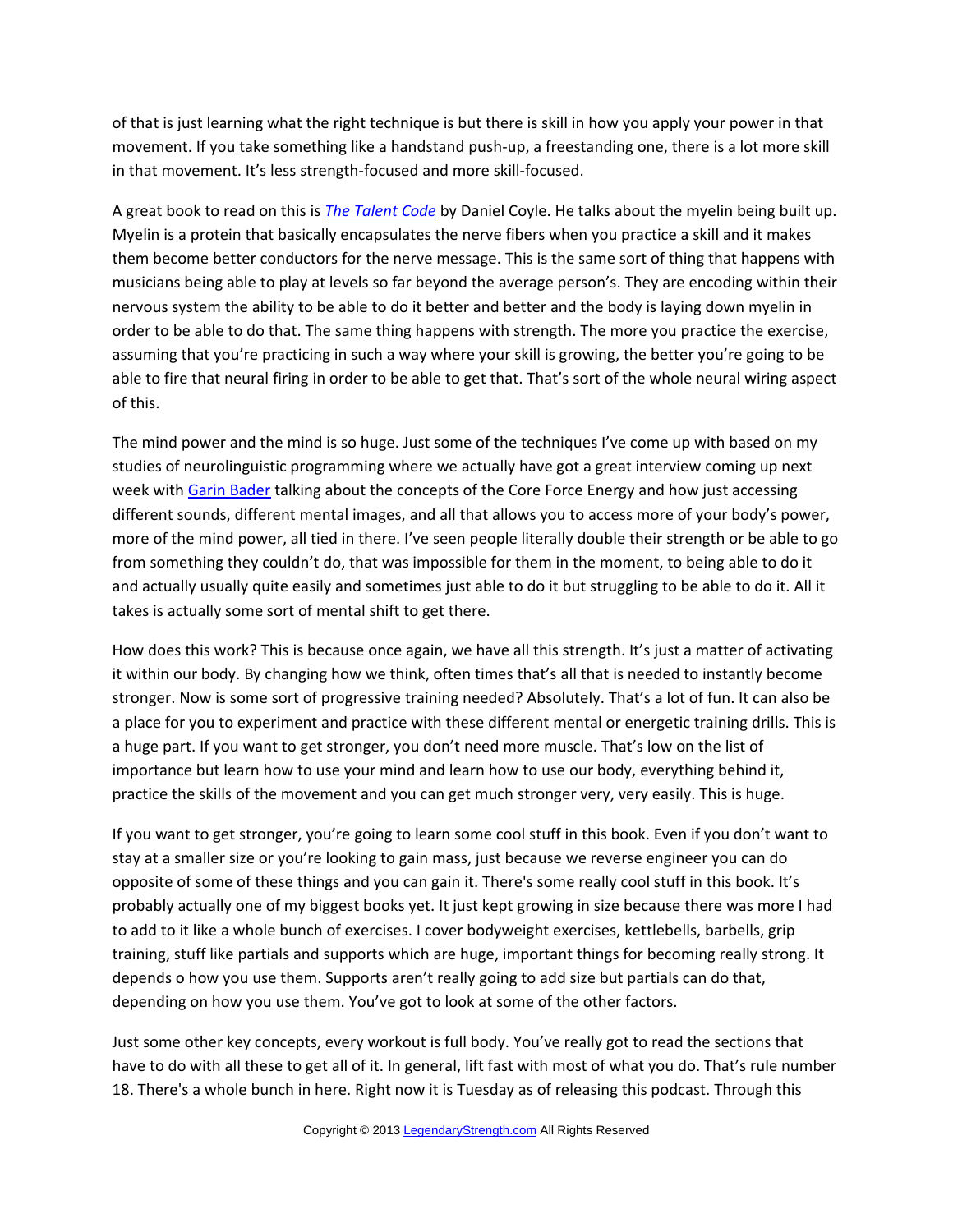weekend, there is the big bonus package that comes with the book. You can get the physical book or the ebook and you get the five different bonuses that come with it.

One is a video on 14 different deadlift variations and how to do them. One of the huge factors on how I'm able to increase any of the lifts that I'm going after is I always play with different variations. Different variations allow you to attack different components. Certain ones will help you with the weaknesses in whatever the movement happens to be. For instance, those rack poles are going to make any other deadlift feel lighter. It's also going to really help especially in the lockout component of your deadlift.

Bonus number 2 is the shovel lift. I put out a video just showing that. It's one of my new favorite lifts. This video shows all sorts of different ways you can do the shovel lift, including thick bar work, different positioning for your hands, doing the high-rep and low-rep, different variations of the exercise. That's also included in the book but I put together this video because it really needs to be seen in action. I had a lot of fun with that.

I decided to included a hypnotic track, which goes along with the whole mental power thing. That's funny because actually before setting this rack pole PR as well as the Jefferson deadlift PR that I did, right after it I was in a sort of a study group for neurolinguistic programming and hypnosis. A guy there led me through hypnosis focused on this goal and there is some cool stuff. I'm going to play with that and share it later but I think that was actually one of the components that helped me set these PRs quite easily. I was being led through hypnosis which activated more of my power in that moment that I was able to apply later in order to be able to achieve those goals. So you're getting a great hypnosis that has anchors, visualization, a whole bunch of things in it that can really set you up to become much stronger when you need to be stronger at any time. All you have to do is command yourself and it's going to access more of that power you have inside.

Bonus number 4 is my *Cardio without Cardio* ebook. This is just a short book I put together talking about why so many people are doing aerobic exercises wrong. You probably know a lot of this stuff but the focus on the anaerobic, which goes along with the deceptive strength type stuff, conditioning is an important part of that. Actually all the attributes of fitness are important, not just strength and I talk about that in the book.

Bonus number 5 is how to become a physical culture renaissance man. This really does go quite well along with *Deceptive Strength* in that part of what I do is do a wide variety of different things. That's where the term *"physical culture Renaissance man"* comes from. That was actually coined and given to me first by Geoff Neupert. He came up with that and I really liked it so I've sort of taken it and run with it. This idea is that you can do a whole bunch of different things and in this ebook, *The Physical Culture Renaissance Man*, you're going to learn how to put it all together because that's another common question. I get the question, *"How are you so strong without being so big?" and then, "How do you do all the different things that you do?"* This book is my answer to that.

So you get all five of these bonuses and you can pick up *Deceptive Strength* at *[LegendaryStrength.com/Deceptive-Strength](http://LegendaryStrength.com/Deceptive-Strength)* or if you just go to the website and look around, you'll be able to find it quite easily there. So this very cool stuff available in an ebook format and physical book so Copyright © 2013 [LegendaryStrength.com](http://www.LegendaryStrength.com/) All Rights Reserved